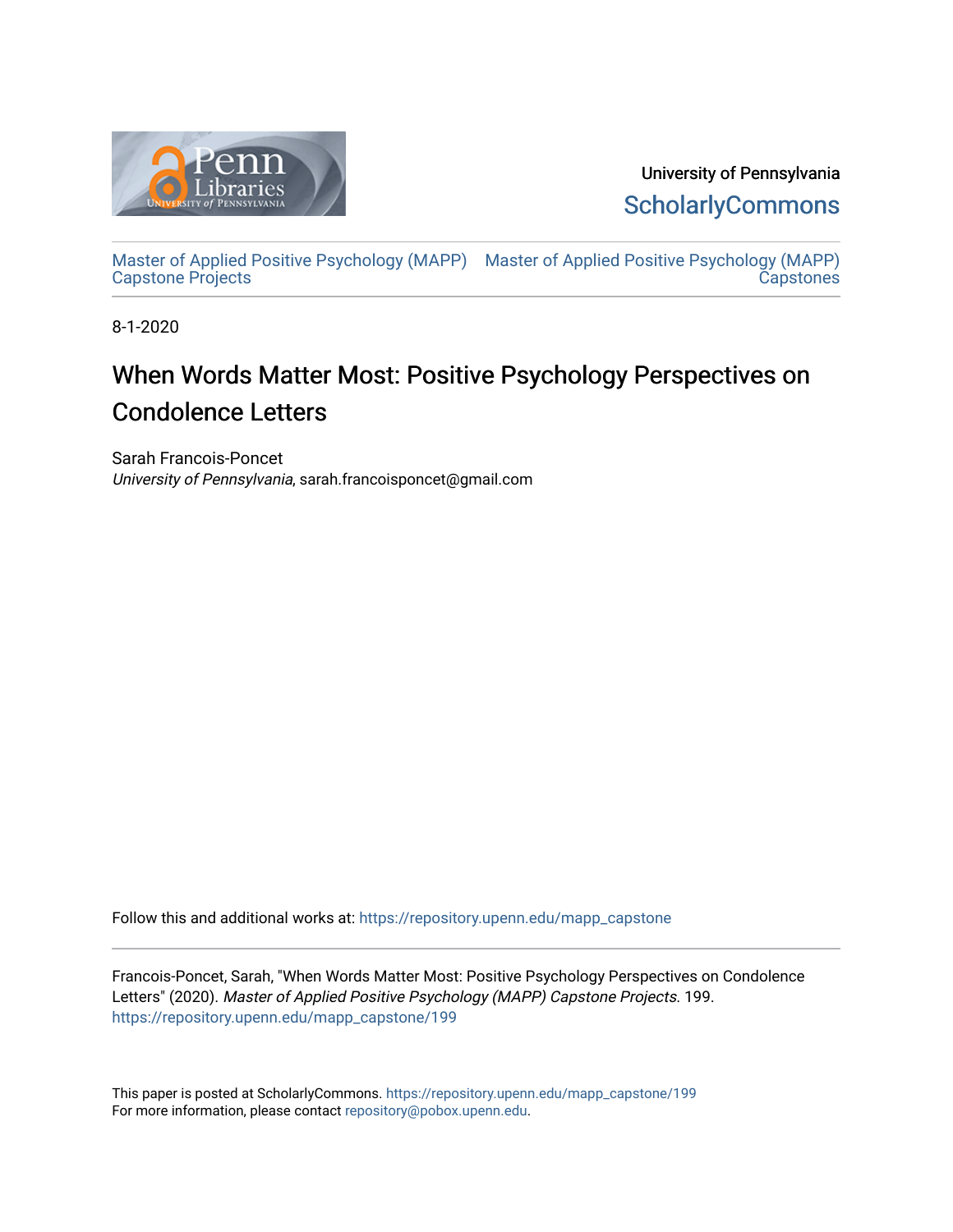# When Words Matter Most: Positive Psychology Perspectives on Condolence Letters

## **Abstract**

While the focus of positive psychology is uncontestably on the positive, there is an emerging direction in the field indicating that the coexistence of both negative and positive emotions is critical to well-being. The act of writing a condolence letter is a good example of precisely this coexistence: loss and sorrow giving rise to the act of expressive writing to convey positive emotions of sympathy, solace, and more. Viewed through the lens of positive psychology, writing a condolence letter has the potential to activate a unique alchemy of elements that the science of positive psychology has identified with well-being, from calling to action over inaction, meaning over despair, and resilience over hopelessness; to identifying character strengths and virtues and enhancing social bonds and generativity; to practicing the master virtue of practical wisdom in modulating the letter's message to the context; and more. A review of condolence letters written over modern history illustrates how these elements have been used over the past two millennia. As there is little relevant empirical research on the impact of engaging in the practice of writing condolence letters on well-being, further study is in order, particularly given the challenges of Covid-19. For now, the practice of writing condolence letters would appear to offer numerous and unexpected opportunities to give rise to positive outcomes associated with increased well-being. This, in turn, enriches the support for the coexistence of the negative and the positive in a life well-lived in the science of positive psychology.

### Keywords

positive psychology, condolence letters, dialectics, coexistence of negative and positive emotions, grief, context, action, meaning, relationships, social bonds, resilience, generativity, practical wisdom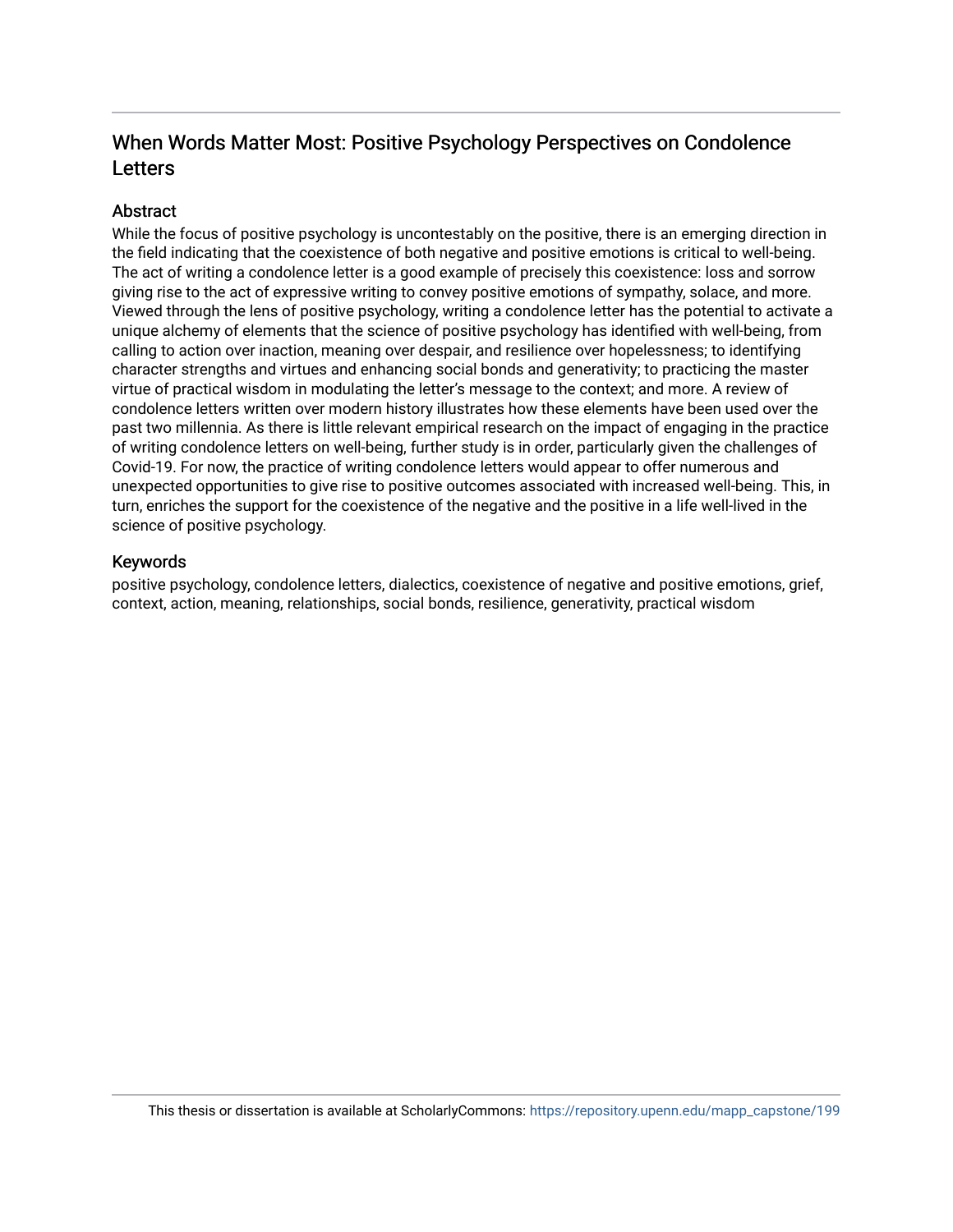When Words Matter Most: Positive Psychology Perspectives on Condolence Letters

Sarah François-Poncet

University of Pennsylvania

A Capstone Project Submitted

In Partial Fulfillment of the Requirements for the Degree of

Master of Applied Positive Psychology

Advisor: Jan B. Stanley

August 1, 2020